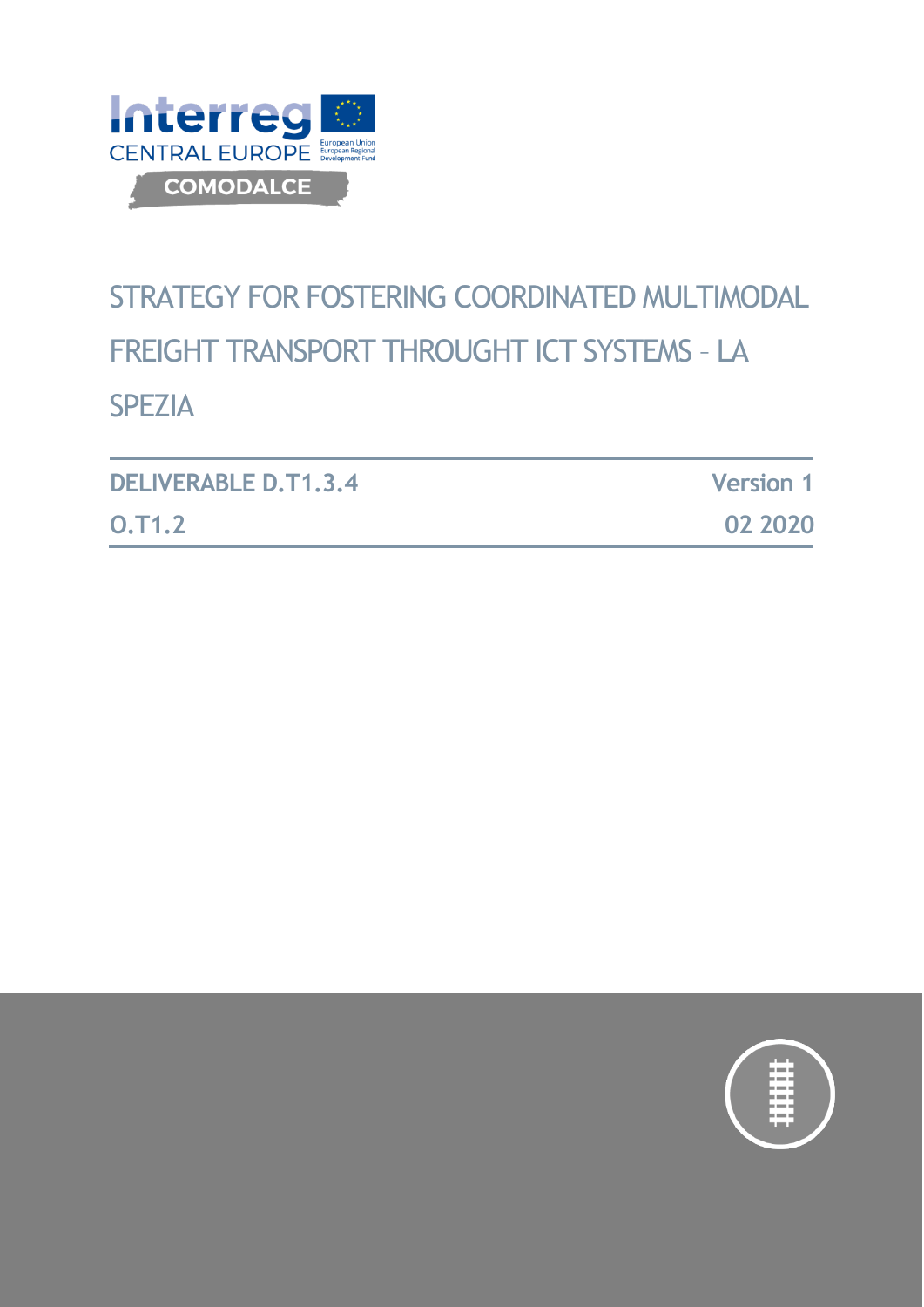



# <span id="page-1-0"></span>**Table of contents**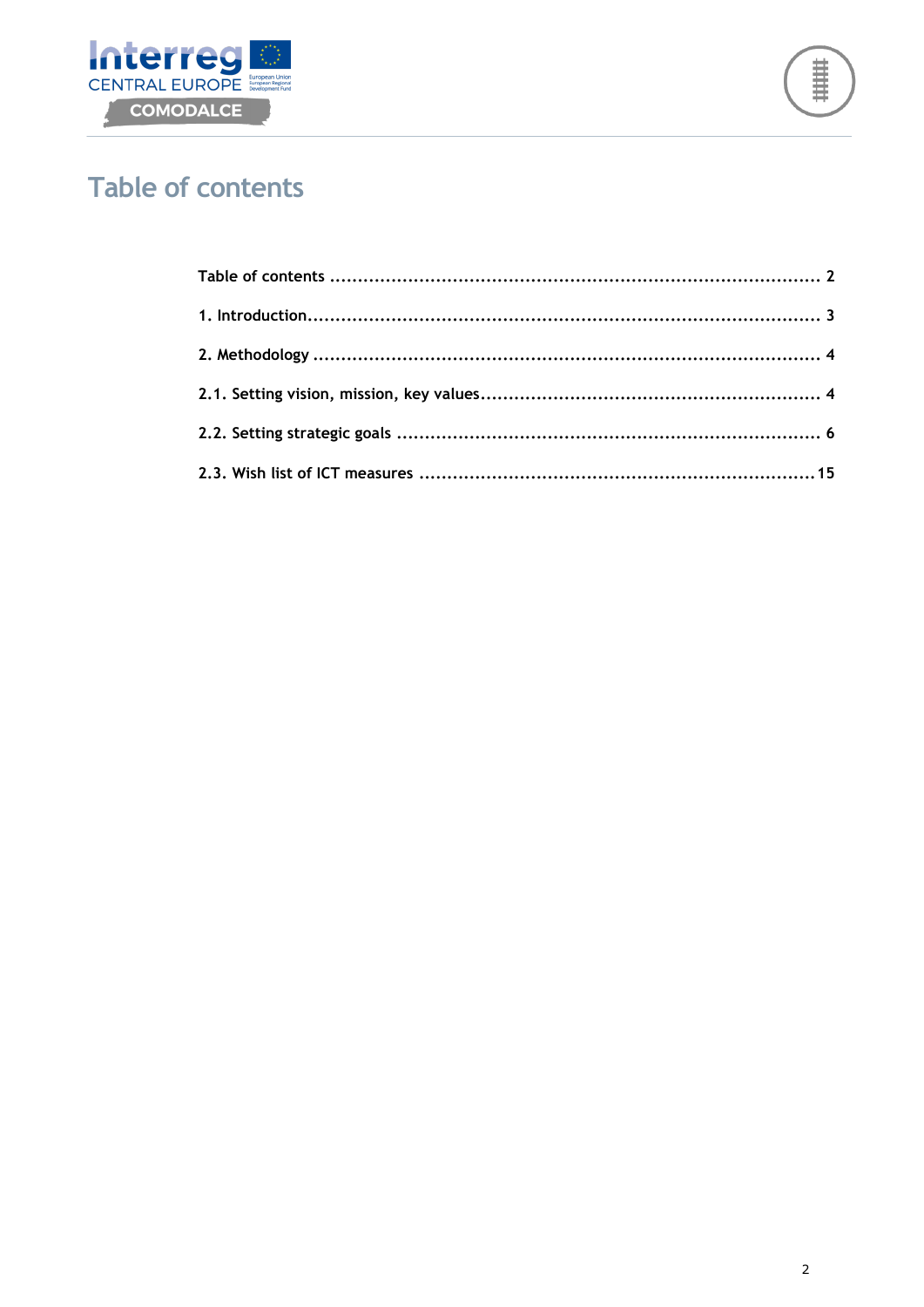

# <span id="page-2-0"></span>**1. Introduction**

Within the COMODALCE project, outputs of the WPT1 include a "Strategy for fostering coordinated multimodal freight transport through ICT systems" (D.T1.3.2-10)", described as "strategy for fostering multimodal transport through ICT systems setting a vision, objectives and priorities in a mid- to long-term perspective, including a detailed wish list of measures to be tested in the pilot action".

This document includes the strategy elaborated for the Port of La Spezia.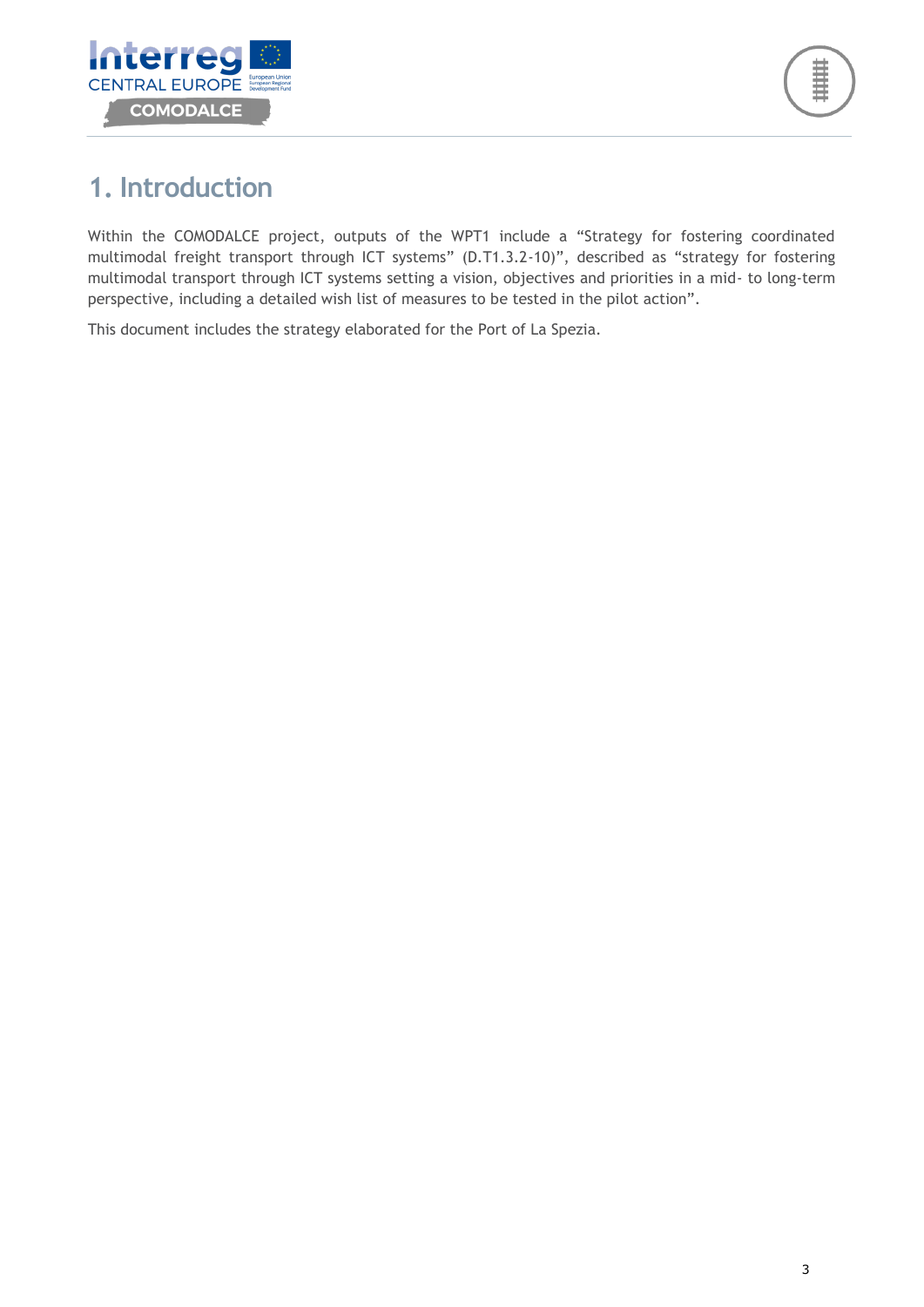



# <span id="page-3-0"></span>**2. Methodology**

### <span id="page-3-1"></span>**2.1. Setting vision, mission, key values**

The definition of vision statement, mission statement and key values provides a strategic framework for the planned measures.

#### **VISION**

#### **(Vision statement focuses on tomorrow and set the target aims to be achieved)**

The goal of digitalisation is to foster growth, competitiveness, jobs and the internal market, through making better use of the opportunities offered by digital technologies. Specifically, in the transport sector, such tools could improve the use of existing resources.

Digitalisation and new ICT tools have the potential to change the way cargo and traffic flows are organised and managed, they generate business opportunities and pave the way for innovation, new services and business models. They enable cooperation between supply chain actors, better supply chain visibility, real-time management of traffic and cargo flows, simplification and the reduction of administrative burden, and allows for a better use of infrastructures and resources, thereby increases efficiency and lowers costs.

To reap those benefits transport should become digital by default. Electronic data should flow seamlessly through supply chains including the exchange of data with public authorities and between businesses. Data should be used data to generate added value for business.

The Port Authority of the Eastern Ligurian Sea is working on this direction following the main national and European strategies. Among them, the National Strategic Plan for Ports and Logistics (Piano Strategico Nazionale della Portualità e della Logistica) and the Digital Single Market strategy are two pillars. In view of supporting this process and improving interoperability in logistics and freight transport across modes and sectors, the Port Authority is member of the Digital Transport and Logistics Forum (DTLF).

#### **MISSION**

#### **(Mission statement focuses on today, what challenges shall we face towards the vision today)**

The creation of seamless IT tools for digitalizing the supply chain and the port procedures will provide several benefits for the stakeholders such as:

- possibility of accessing to shared dashboards that allow in real time the monitoring of the Intermodal Unit long the entire corridor;
- possibility of displaying the status of the network and services in real time;
- possibility of communication and sharing of information with operators of distant geographical contexts; data exchange, through the platform, between the ICT management system of each operator and that of the other operators involved in the corridor;
- interoperability of Port Community Systems;
- limitation of inefficiencies caused to the lack of communication between operators;
- limitation of errors in the transmission of data related to the goods;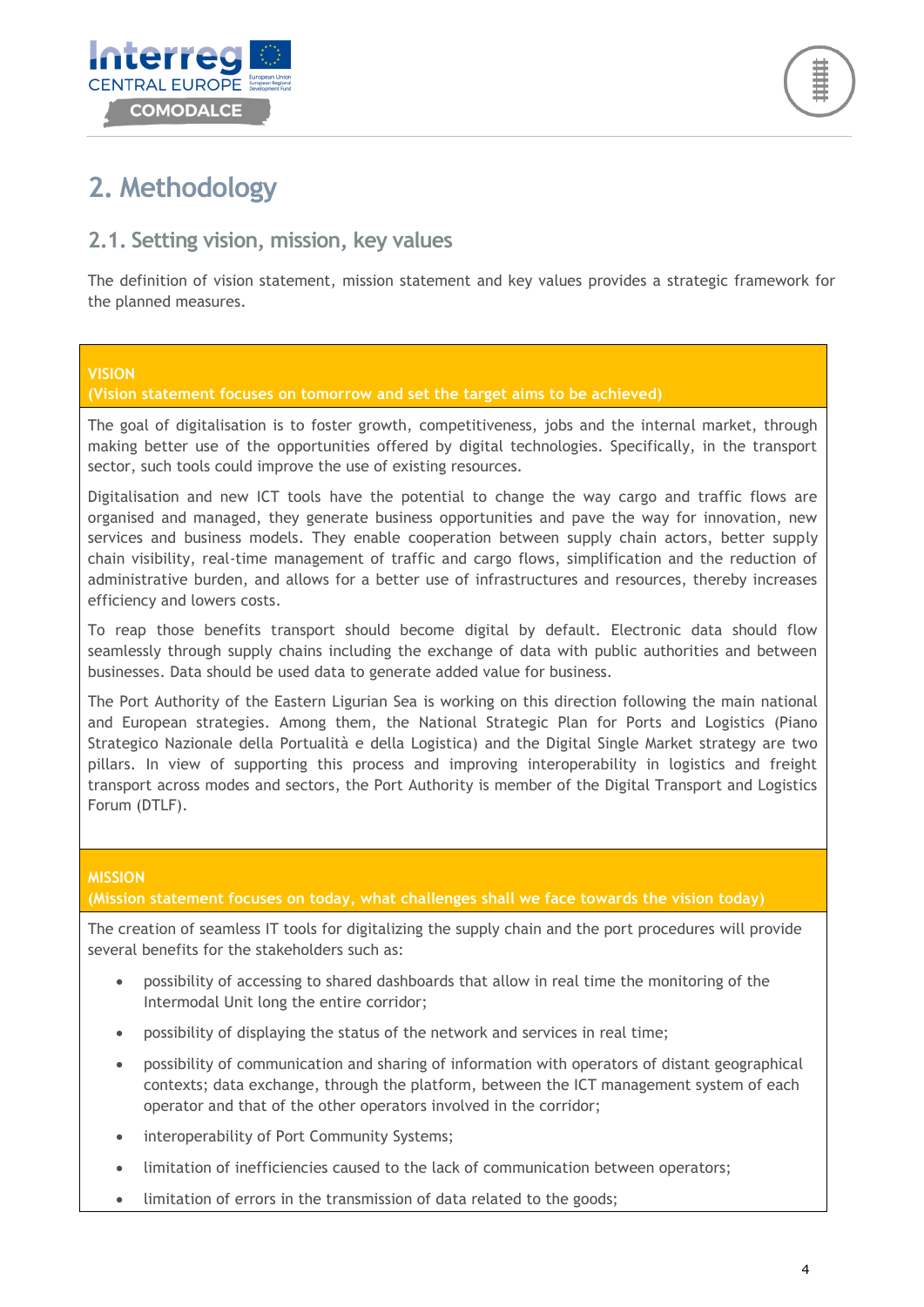



- prevention of consequent damages, through specific alerts;
- reduce dwell time of goods in port;
- improve last mile connections;
- possible extensions of the use of the Platform also in the Customs field (for instance, to facilitate customs clearance in the place where this is most appropriate);
- possibility for the Public Administration to obtain statistical data on the use of the railway networks for intermodal transport, in order to improve it and further incentivize it.

#### **KEY VALUES (The principles and values that are the basis of the vision of the strategy)**

The pillar of the digitalization of procedures within the port of La Spezia is represented by APNet.

APNet, the PCS developed by the Port Authority of the Eastern Ligurian Sea, represents a highly innovative tool for the management of all services and procedures relating to the import and export of goods. Available free of charge for all port operators, APNet provides a single point of access to all the services necessary for the performance of the procedures for managing goods traffic, thanks to the interoperability with the national information systems of the Customs Agency, Harbor Master's Office, etc. Through the Port Community System, it is also possible to manage and synchronize document flows, monitor Port Security, schedule the arrivals and departures of trucks and trains and monitor the status of ship trips.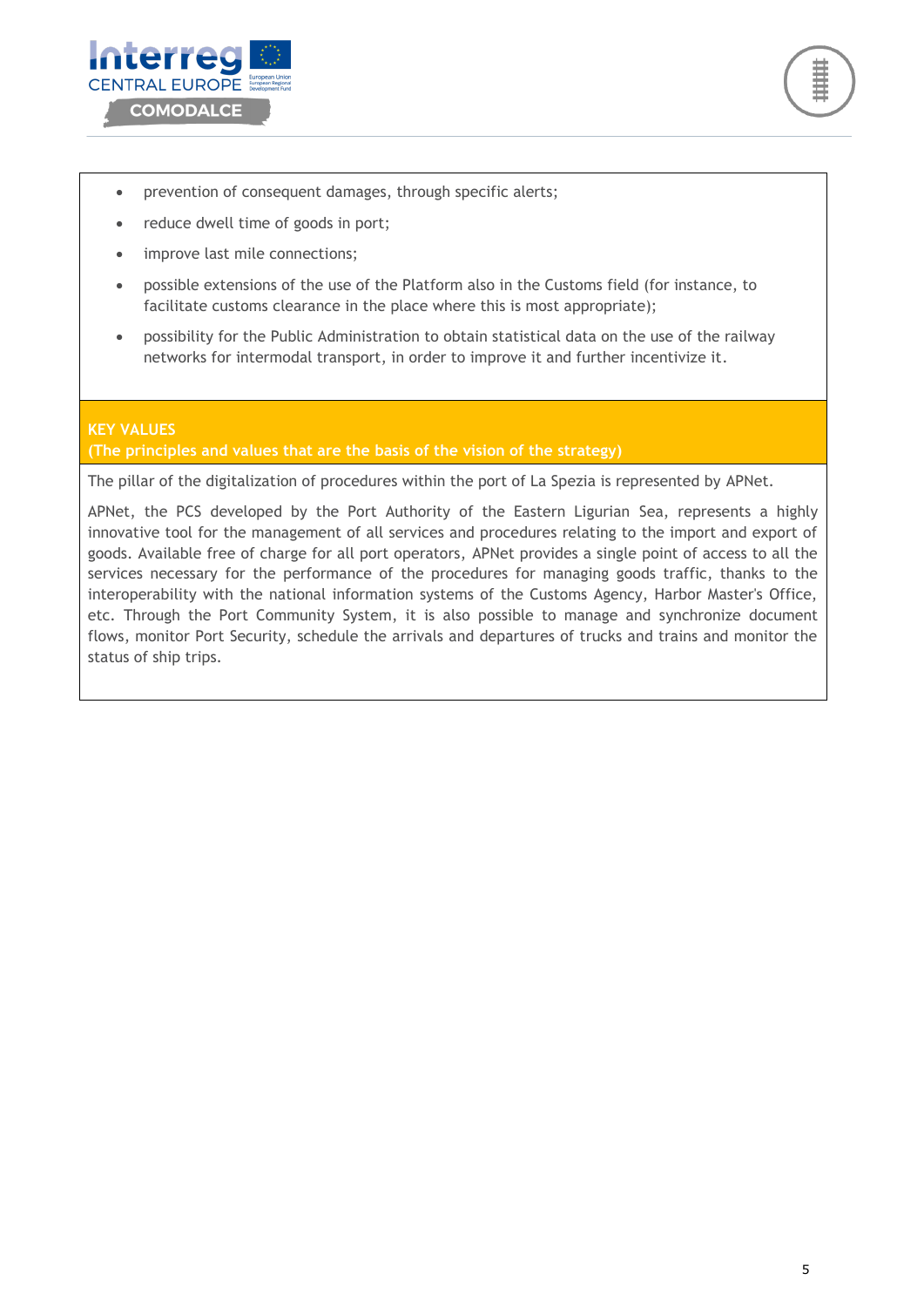



### <span id="page-5-0"></span>**2.2. Setting strategic goals**

Medium term (5 years):

- 1. Goal no. 1: Development of further functionalities of the Port Community System of La Spezia APNet
- 2. Goal no. 2: Sustainable Governance of Port/Logistics Cluster managed by the Port Authority of the Eastern Ligurian Sea combining the activities in the two ports of La Spezia and Marina di Carrara
- 3. Goal no. 3: Upgrade of the dry port of Santo Stefano Magra
- 4. Goal no. 4: Implementation of the Customs Fast Corridors, in line with the Fast Corridors 2.0 initiative promoted by the Italian customs Agency
- 5. Goal no. 5: Digitalization of the rail shunting operations in the "Last Mile" connection
- 6. Goal no. 6: Integration of the Port Community System functionalities with other systems in non-European countries (i.e. Moroccan system PORTNET)

Long term (10 years):

- 1. Goal no. 7: Development of a common model for a national Port Community System within the PLN (National Logistics Platform) and coherent with the National Strategic Plan for Ports and Logistics and the
- 2. Goal no. 8: Interoperability between the Port Community System APNet and the other IT tools used by the actors of the supply chain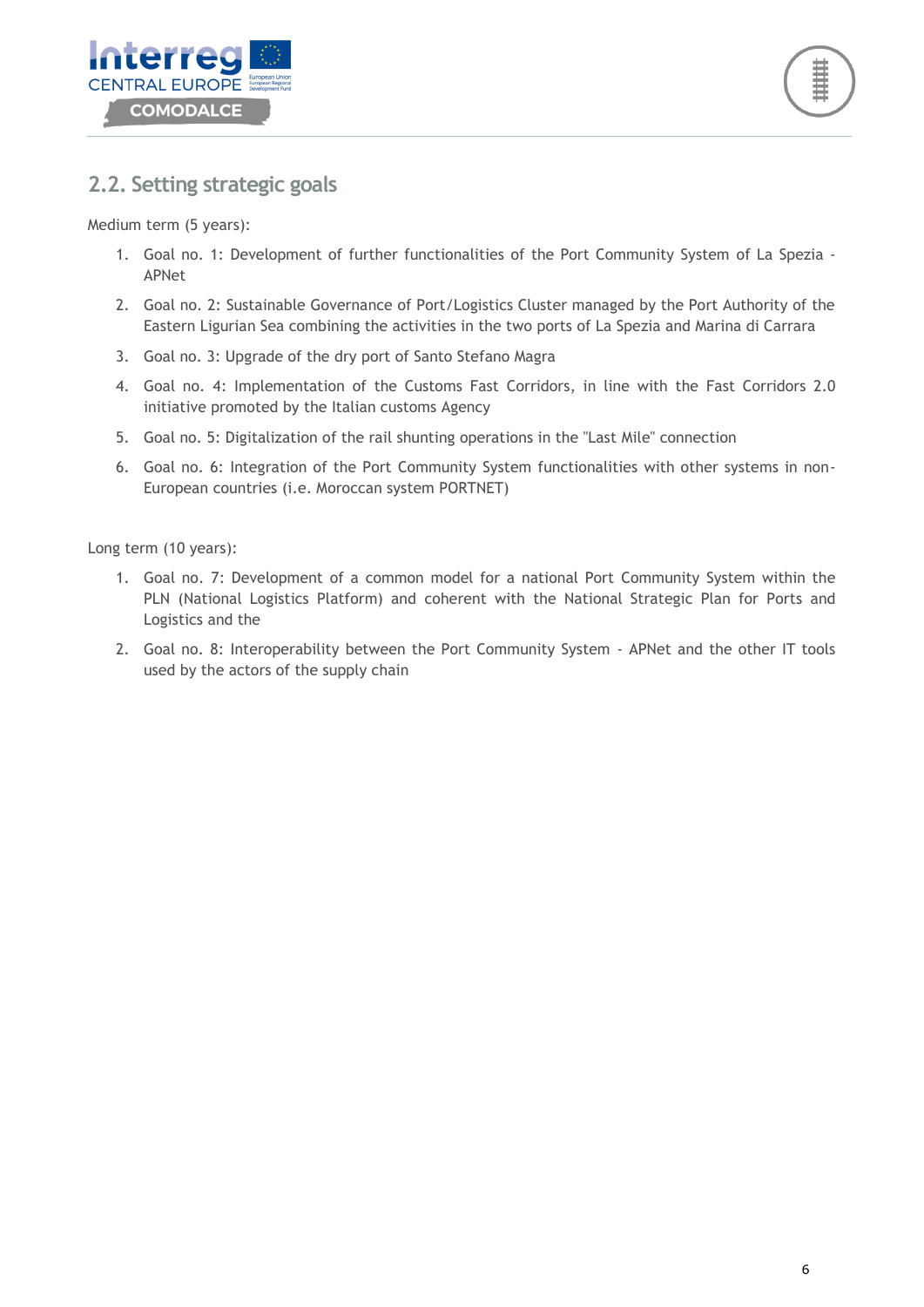

Goal no. 1: Development of further functionalities of the Port Community System of La Spezia - APNet

| <b>Perspectives</b>                                                                                                                                                               | Goal                                  | <b>Measurement</b>               |  |
|-----------------------------------------------------------------------------------------------------------------------------------------------------------------------------------|---------------------------------------|----------------------------------|--|
| 1. Environmental and                                                                                                                                                              | Speed up processes through the PCS    | Average dwell time (and indirect |  |
| safety perspective                                                                                                                                                                | means less pollution in the port area | impact on pollution)             |  |
| 2. Internal processes                                                                                                                                                             | Digitalization of the port procedures | Number of employees involved in  |  |
| perspectives                                                                                                                                                                      | increase the efficiency of internal   | the new procedures               |  |
|                                                                                                                                                                                   | processes                             |                                  |  |
| 3. Innovation and                                                                                                                                                                 | Digitalization of the port procedures | Number of new functionalities    |  |
| growth perspective                                                                                                                                                                | is a way to support innovation and    |                                  |  |
|                                                                                                                                                                                   | sustainability                        | implemented                      |  |
| 4. Customer/Partner                                                                                                                                                               | Involving the port operators is       | Number of new port operators     |  |
| perspective                                                                                                                                                                       | essential to optimize the             | involved                         |  |
|                                                                                                                                                                                   | functionalities of the PCS            |                                  |  |
| 5. Financial                                                                                                                                                                      | Speed up processes through the PCS    |                                  |  |
|                                                                                                                                                                                   | means less costs for the port         | Average cost per move            |  |
| perspective                                                                                                                                                                       | operators                             |                                  |  |
| <b>VISION:</b>                                                                                                                                                                    |                                       |                                  |  |
| The goal of digitalisation is to foster growth, competitiveness, jobs and the internal market, through<br>making better use of the opportunities offered by digital technologies. |                                       |                                  |  |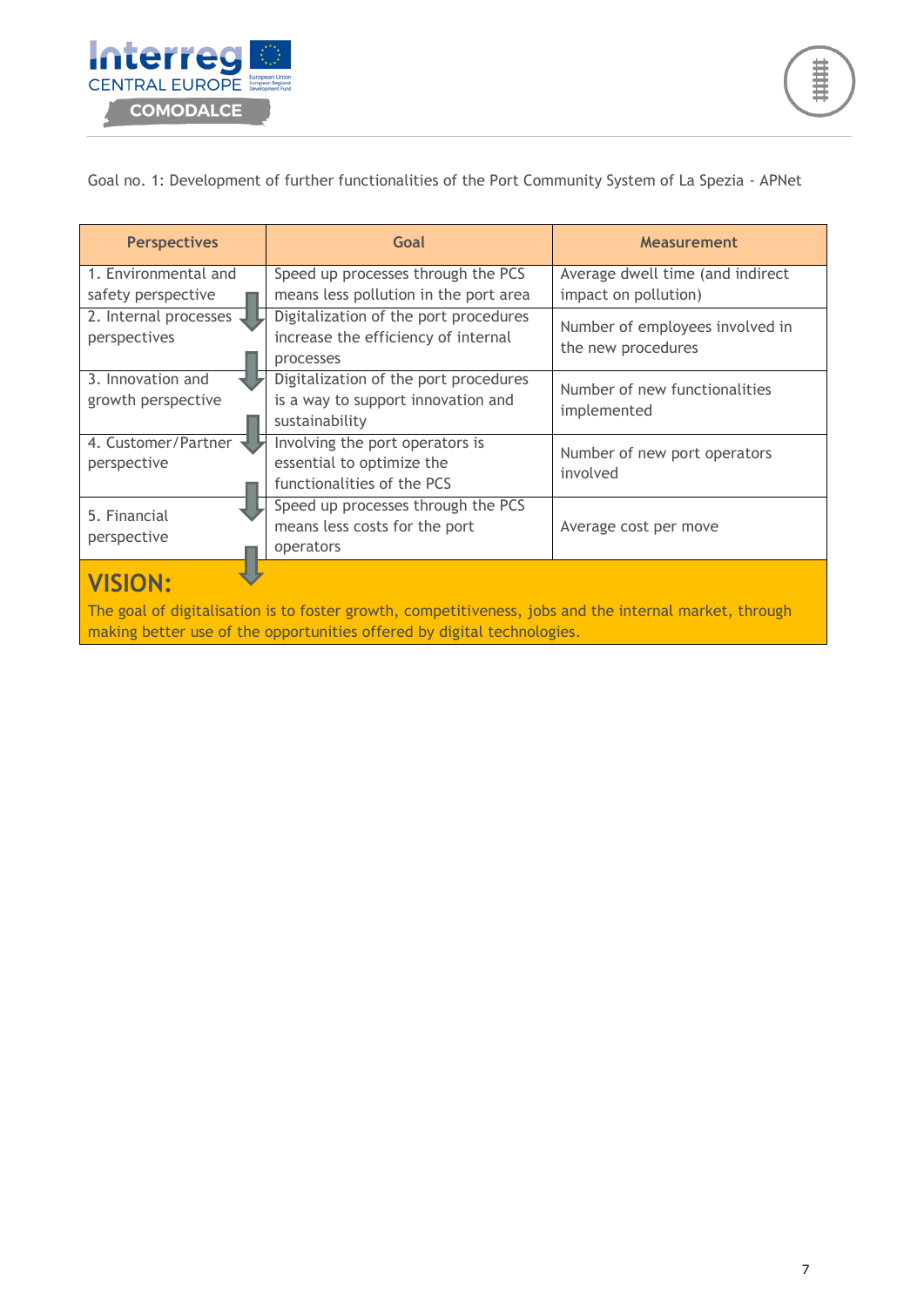

Goal no. 2: Sustainable Governance of Port/Logistics Cluster managed by the Port Authority of the Eastern Ligurian Sea combining the activities in the two ports of La Spezia and Marina di Carrara

| <b>Perspectives</b>                                                                                                                                                                                 | Goal                                                                                                      | <b>Measurement</b>                              |  |
|-----------------------------------------------------------------------------------------------------------------------------------------------------------------------------------------------------|-----------------------------------------------------------------------------------------------------------|-------------------------------------------------|--|
| 1. Environmental and<br>safety perspective                                                                                                                                                          | Coordination between ports allows<br>the possibility to shift volumes of<br>traffic in case of emergences | Working days without interruptions              |  |
| 2. Internal processes<br>perspectives                                                                                                                                                               | Harmonization of the two ports<br>procedures increase the efficiency of<br>internal processes             | Number of interactions between the<br>two ports |  |
| 3. Innovation and<br>growth perspective                                                                                                                                                             | Harmonization of the ports<br>procedures is a way to support<br>innovation and sustainability             | Number of functionalities<br>harmonized         |  |
| 4. Customer/Partner<br>perspective                                                                                                                                                                  | Involving the port operators is<br>essential to harmonize the activities<br>of the two ports              | Number of port operators involved               |  |
| 5. Financial<br>perspective                                                                                                                                                                         | A common governance rationalises the<br>costs without doubling of the same<br>functions                   | % Cost reduction of the ports<br>administration |  |
| <b>VISION:</b><br>The goal of digitalisation is to foster growth, competitiveness, jobs and the internal market, through<br>making better use of the opportunities offered by digital technologies. |                                                                                                           |                                                 |  |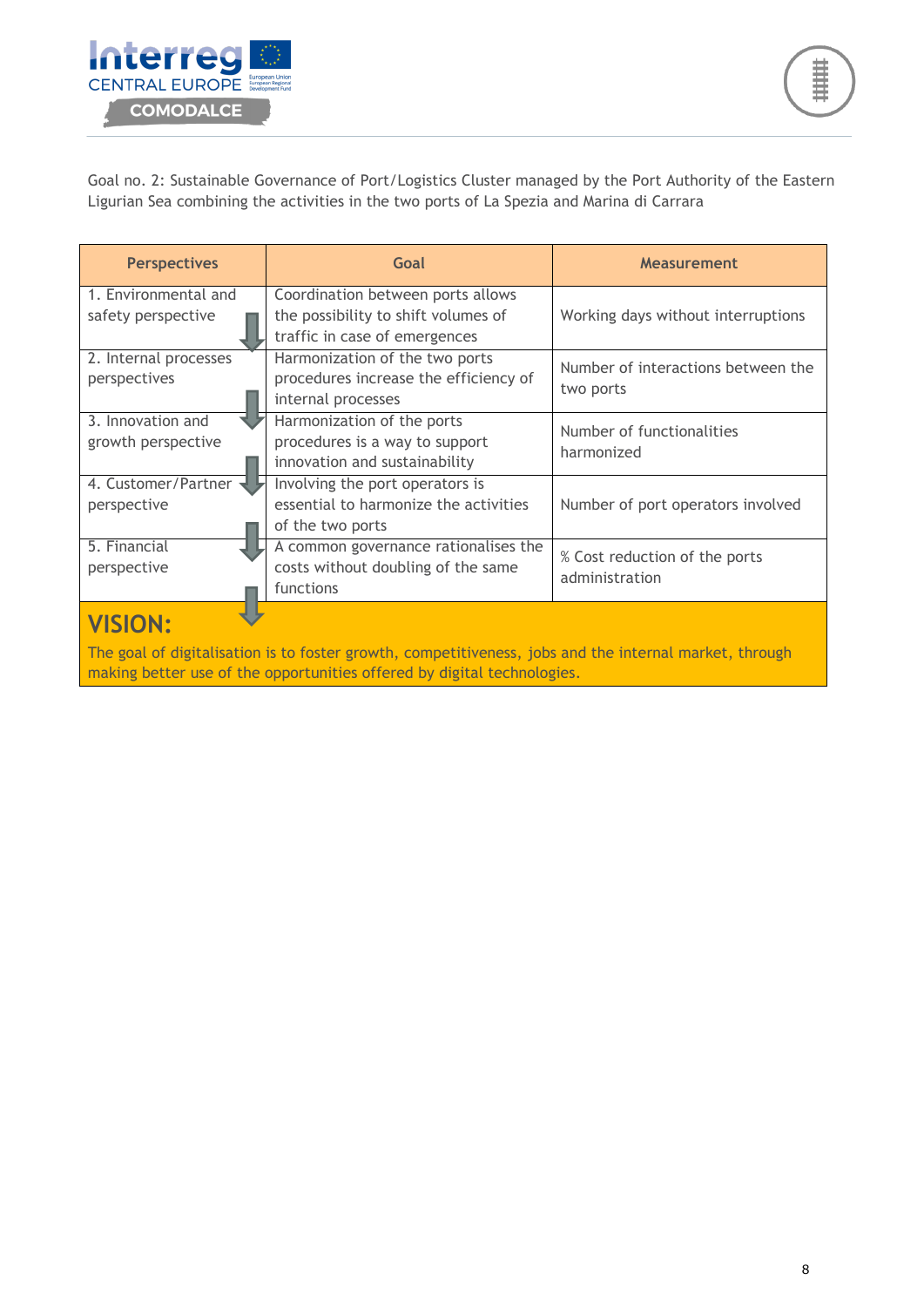

#### Goal no. 3: Upgrade of the dry port of Santo Stefano Magra

| <b>Perspectives</b>                                                                                                      | Goal                                                                                                                                | <b>Measurement</b>                                          |  |
|--------------------------------------------------------------------------------------------------------------------------|-------------------------------------------------------------------------------------------------------------------------------------|-------------------------------------------------------------|--|
| 1. Environmental and<br>safety perspective                                                                               | Increase the capacity of the dry port<br>allows the possibility to handle more<br>trains with an indirect benefit on<br>environment | Number of trains handled                                    |  |
| 2. Internal processes<br>perspectives                                                                                    | Harmonization of procedures between<br>the port and the dry port increase the<br>efficiency of internal processes                   | Number of interactions between the<br>port and the dry port |  |
| 3. Innovation and<br>growth perspective                                                                                  | Harmonization of the procedures is a<br>way to support innovation and<br>sustainability                                             | Number of functionalities<br>harmonized                     |  |
| 4. Customer/Partner<br>perspective                                                                                       | Involving the operators is essential to<br>harmonize the activities of the port<br>and the dry port                                 | Number of dry port operators<br>involved                    |  |
| 5. Financial<br>perspective                                                                                              | The coordination of the activities<br>between the port and the dry port<br>rationalises the handling costs                          | Average cost per move                                       |  |
| <b>VISION:</b><br>The goal of digitalisation is to foster growth, competitiveness, jobs and the internal market, through |                                                                                                                                     |                                                             |  |

making better use of the opportunities offered by digital technologies.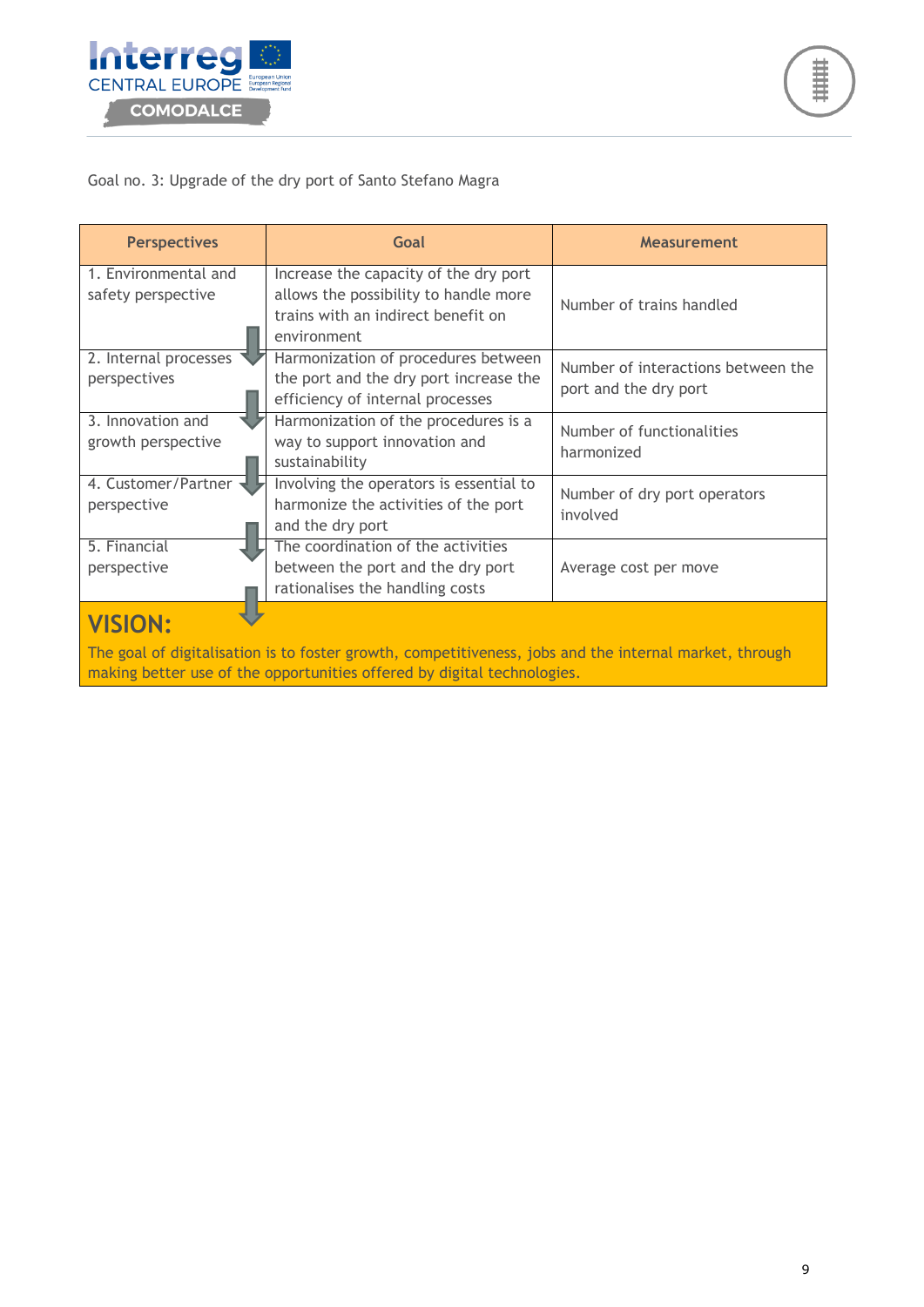

Goal no. 4: Implementation of the Customs Fast Corridors, in line with the Fast Corridors 2.0 initiative promoted by the Italian customs Agency

| <b>Perspectives</b>                        | Goal                                                                       | <b>Measurement</b>               |  |
|--------------------------------------------|----------------------------------------------------------------------------|----------------------------------|--|
| 1. Environmental and<br>safety perspective | Speed up processes through the<br><b>Customs Fast Corridors means less</b> | Average dwell time (and indirect |  |
|                                            | pollution in the port area and along<br>the supply chain                   | impact on pollution)             |  |
| 2. Internal processes                      | Digitalization of the customs                                              | Number of employees involved in  |  |
| perspectives                               | procedures increase the efficiency of                                      | the new procedures               |  |
|                                            | internal processes                                                         |                                  |  |
| 3. Innovation and                          | Digitalization of the customs                                              | Number of new functionalities    |  |
| growth perspective                         | procedures is a way to support                                             | implemented                      |  |
|                                            | innovation and sustainability                                              |                                  |  |
| 4. Customer/Partner                        | Involving the port operators is                                            |                                  |  |
| perspective                                | essential to optimize the                                                  | Number of new port operators     |  |
|                                            | functionalities of the Customs Fast                                        | involved                         |  |
|                                            | Corridors                                                                  |                                  |  |
| 5. Financial                               | Speed up processes through the                                             |                                  |  |
| perspective                                | <b>Customs Fast Corridors means less</b>                                   | Average cost per move (indirect  |  |
|                                            | costs for the port operators                                               | impact)                          |  |
| <b>VISION:</b>                             |                                                                            |                                  |  |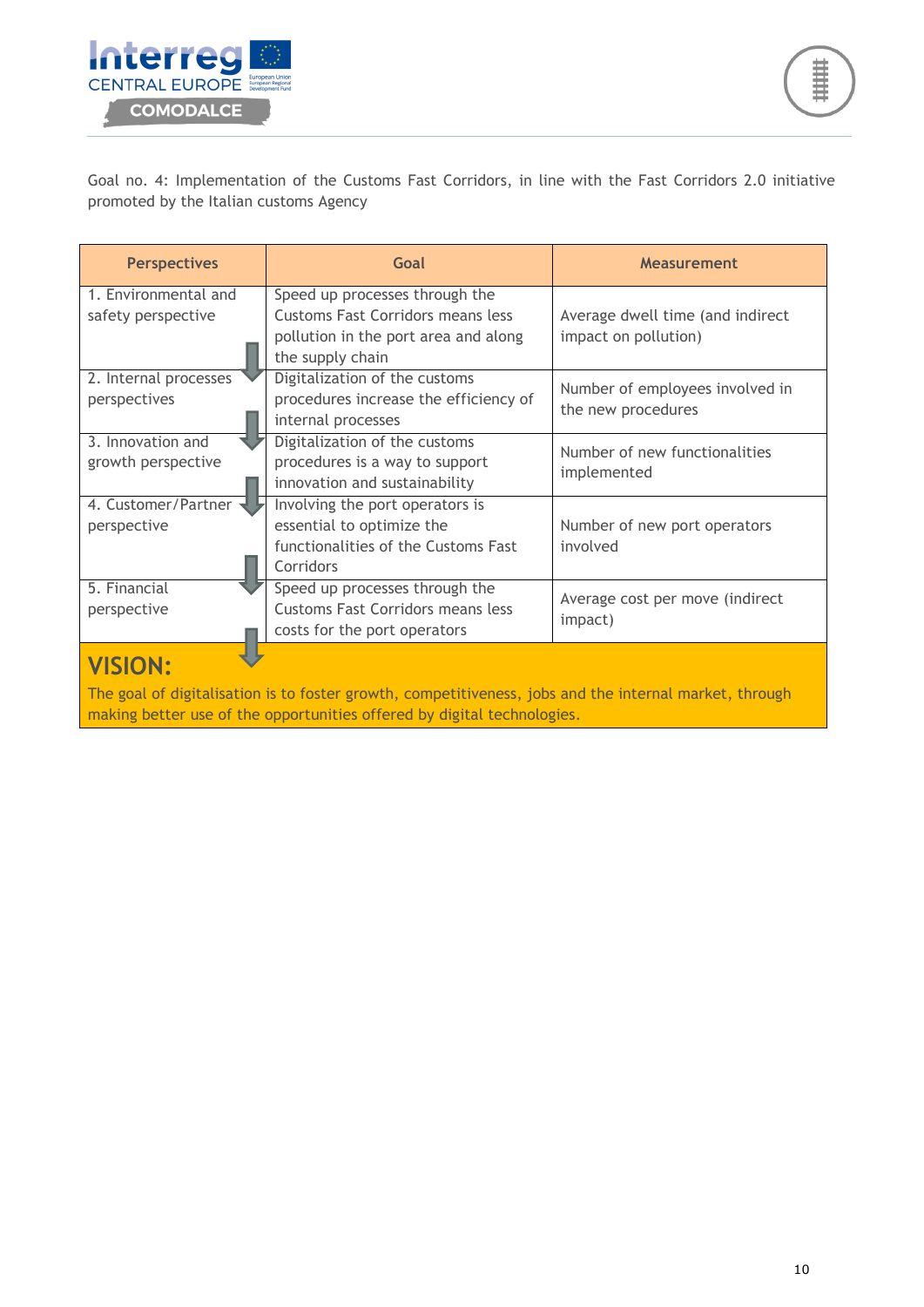

#### Goal no. 5: Digitalization of the rail shunting operations in the "Last Mile" connection

| <b>Perspectives</b>                        | Goal                                                                                                                                            | <b>Measurement</b>                         |
|--------------------------------------------|-------------------------------------------------------------------------------------------------------------------------------------------------|--------------------------------------------|
| 1. Environmental and<br>safety perspective | Increase the capacity of the last mile<br>connection allows the possibility to<br>handle more trains with an indirect<br>benefit on environment | Number of trains handled                   |
| 2. Internal processes<br>perspectives      | Digitalization of the rail shunting<br>operations increase the throughput of<br>the rail yard                                                   | Number of units handled                    |
| 3. Innovation and<br>growth perspective    | Digitalization of the rail shunting<br>operations is a way to support<br>innovation and sustainability                                          | Number of tracks managed by the<br>system  |
| 4. Customer/Partner<br>perspective         | Involving the railway undertakings and<br>the shunting companies is essential to<br>optimize the functionalities of the<br>Last Mile connection | Number of operators involved               |
| 5. Financial<br>perspective                | Speed up processes through the<br>digitalization of the rail shunting<br>operations means less costs for the<br>port operators                  | Average cost per move (indirect<br>impact) |
| <b>VISION:</b>                             |                                                                                                                                                 |                                            |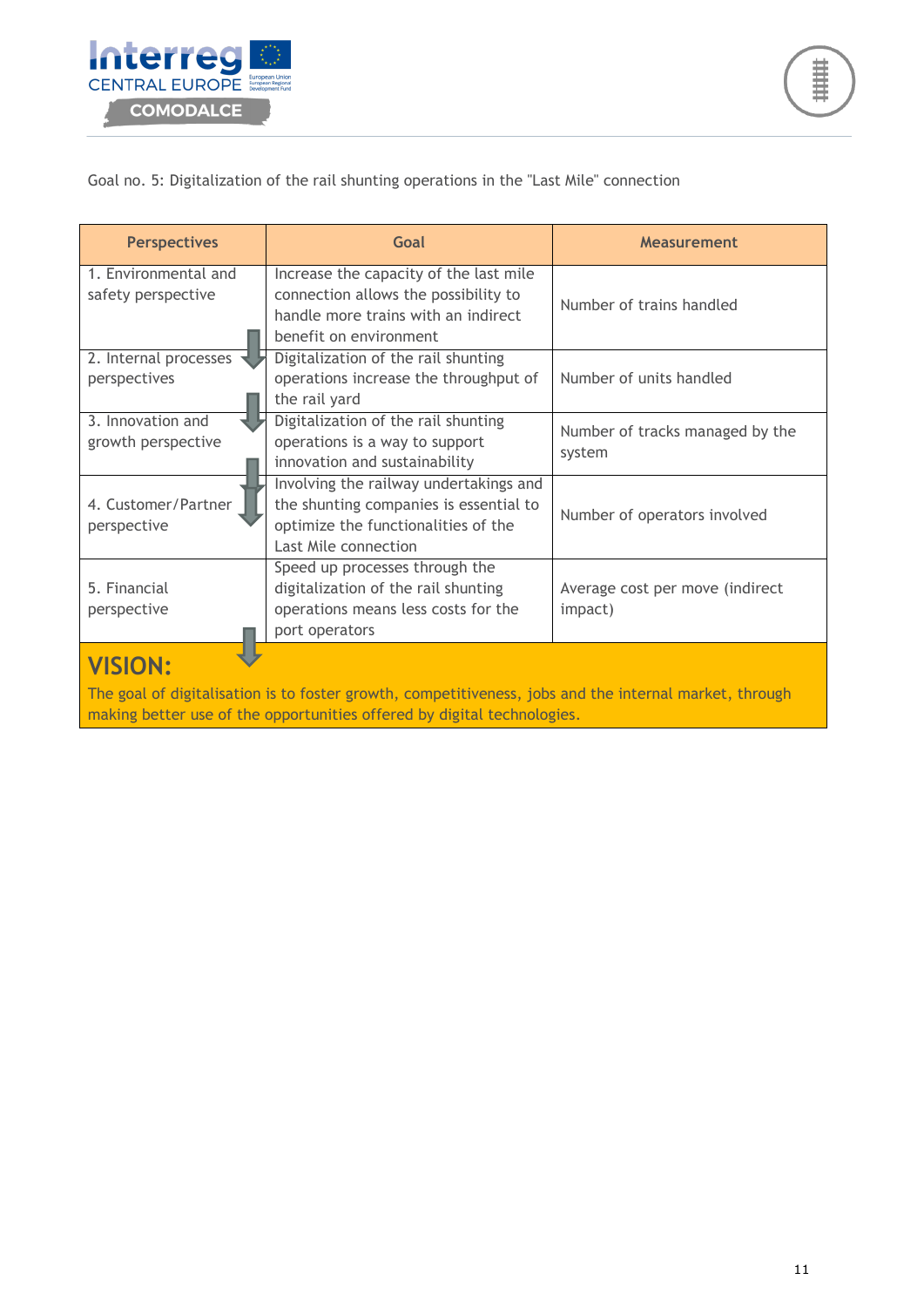

Goal no. 6: Integration of the Port Community System functionalities with other systems in non-European countries (i.e. Moroccan system PORTNET)

| <b>Perspectives</b>                        | Goal                                                                                                                       | <b>Measurement</b>                                 |  |
|--------------------------------------------|----------------------------------------------------------------------------------------------------------------------------|----------------------------------------------------|--|
| 1. Environmental and<br>safety perspective | Integration between platforms means<br>faster connections and less pollution<br>along the supply chain                     | Travel time (and indirect impact on<br>pollution)  |  |
| 2. Internal processes<br>perspectives      | Digitalization of the international port<br>procedures increase the efficiency of<br>internal processes                    | Number of companies involved in<br>the procedures  |  |
| 3. Innovation and<br>growth perspective    | Digitalization of the international port<br>procedures within the PCS is a way to<br>support innovation and sustainability | Number of new functionalities<br>implemented       |  |
| 4. Customer/Partner<br>perspective         | Involving the port operators is<br>essential to optimize the<br>functionalities of the international<br>Corridors          | Number of new supply chain<br>operators involved   |  |
| 5. Financial<br>perspective                | Speed up processes through the<br>international Corridors means less<br>costs for the port operators                       | Increase of traffic volumes (indirect<br>revenues) |  |
| <b>VISION:</b>                             |                                                                                                                            |                                                    |  |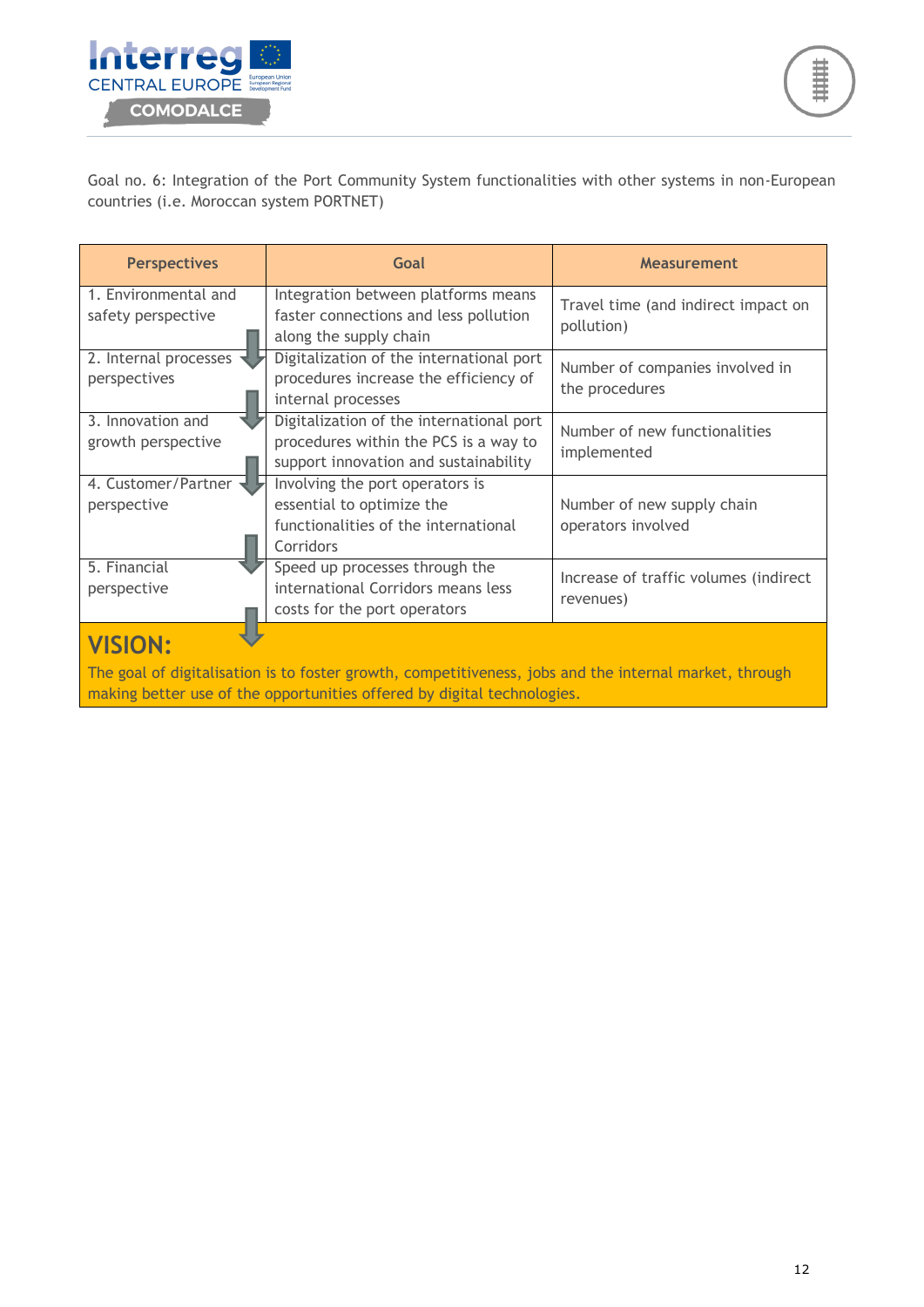

Goal no. 7: Development of a common model for a national Port Community System within the PLN (National Logistics Platform) and coherent with the National Strategic Plan for Ports and Logistics and the

| <b>Perspectives</b>                        | Goal                                                                                                                          | <b>Measurement</b>                                    |  |
|--------------------------------------------|-------------------------------------------------------------------------------------------------------------------------------|-------------------------------------------------------|--|
| 1. Environmental and<br>safety perspective | Speed up processes through a<br>common model for PCS means faster<br>connections and less pollution along<br>the supply chain | Travel time (and indirect impact on<br>pollution)     |  |
| 2. Internal processes<br>perspectives      | Harmonization of procedures between<br>the actors of the supply chain<br>increase the efficiency of internal<br>processes     | Number of companies involved in<br>the new procedures |  |
| 3. Innovation and<br>growth perspective    | Harmonization of the procedures is a<br>way to support innovation and<br>sustainability                                       | Number of new functionalities<br>implemented          |  |
| 4. Customer/Partner<br>perspective         | Involving the supply chain actors is<br>essential to optimize the<br>functionalities of the PCS                               | Number of supply chain actors<br>involved             |  |
| 5. Financial<br>perspective                | Speed up processes through the<br>common model for PCS means less<br>costs for the port operators                             | Increase of traffic volumes (indirect<br>revenues)    |  |
| <b>VISION:</b>                             |                                                                                                                               |                                                       |  |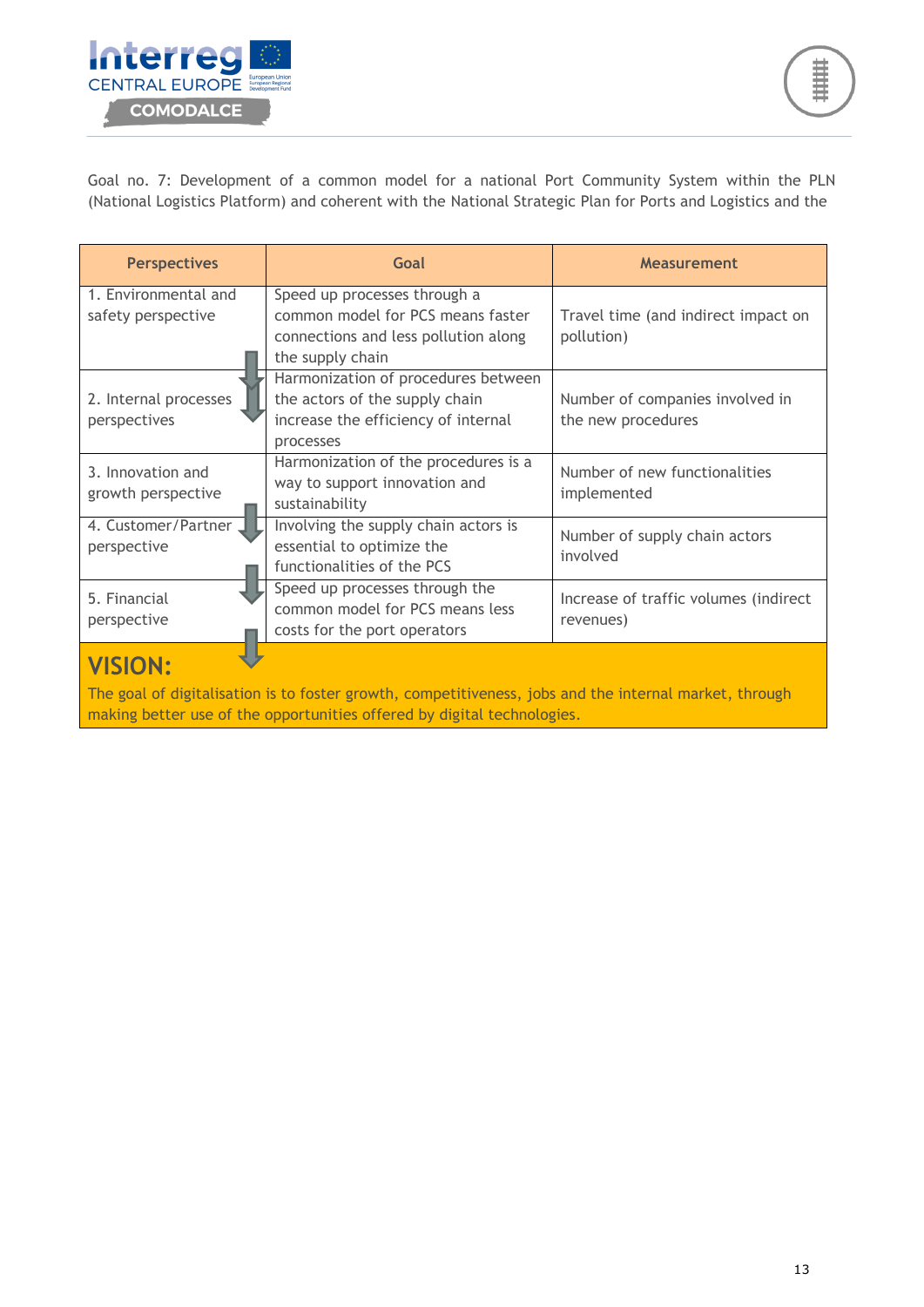

Goal no. 8: Interoperability between the Port Community System - APNet and the other IT tools used by the actors of the supply chain

| <b>Perspectives</b>   | Goal                                    | <b>Measurement</b>                    |  |
|-----------------------|-----------------------------------------|---------------------------------------|--|
| 1. Environmental and  | Integration between platforms means     | Travel time (and indirect impact on   |  |
| safety perspective    | faster connections and less pollution   | pollution)                            |  |
|                       | along the supply chain                  |                                       |  |
| 2. Internal processes | Digitalization of the procedures of the | Number of companies involved in       |  |
| perspectives          | supply chain operators increase the     | the procedures                        |  |
|                       | efficiency of internal processes        |                                       |  |
| 3. Innovation and     | Digitalization of the procedures of the |                                       |  |
| growth perspective    | supply chain operators and the          | Number of new functionalities         |  |
|                       | integration with the PCS is a way to    | implemented                           |  |
|                       | support innovation and sustainability   |                                       |  |
| 4. Customer/Partner   | Involving the supply chain operators is |                                       |  |
| perspective           | essential to optimize the               | Number of new supply chain            |  |
|                       | functionalities of the international    | operators involved                    |  |
|                       | Corridors                               |                                       |  |
| 5. Financial          | Speed up processes through platform     |                                       |  |
| perspective           | of the supply chain operators and the   | Increase of traffic volumes (indirect |  |
|                       | PCS means less costs for all the supply | revenues)                             |  |
|                       | chain operators                         |                                       |  |
| <b>VISION:</b>        |                                         |                                       |  |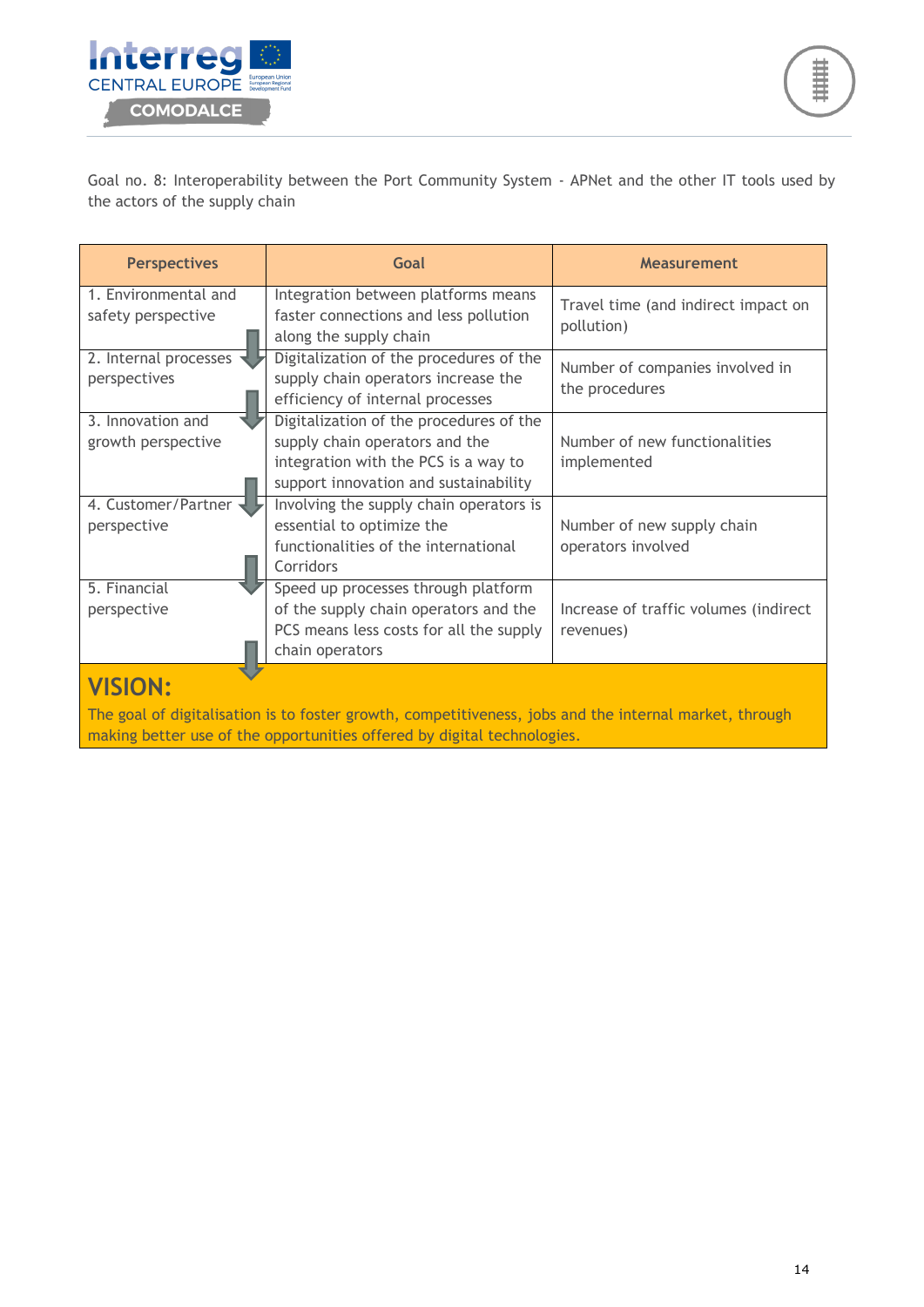



### <span id="page-14-0"></span>**2.3. Wish list of ICT measures**

According to the AF, local strategies include a "detailed wish list of ICT measures to be tested in the pilot actions (WPT2)".

Therefore, the items of the wish list are reported in the table here below.

The list is realized also on the basis of the identification of the needs of the stakeholders and their previous mapping and management, provided in the D.T1.2.4.

The consistency between the wish list of ICT measures, the strategic goals here above (4.2) and the pilot action being implemented is ensured.

| Wish list of ICT measures |                                                                                                                                   |                                                      |                                                                                                                                                                                                           |
|---------------------------|-----------------------------------------------------------------------------------------------------------------------------------|------------------------------------------------------|-----------------------------------------------------------------------------------------------------------------------------------------------------------------------------------------------------------|
| <b>Title</b>              | <b>Short description</b>                                                                                                          | Link to the strategic<br>goal                        | Link to the pilot action                                                                                                                                                                                  |
| 1.                        | UPDATING OF EXISTING ICT<br>PLATFORMS (PCS, other<br>Corridor Platforms)                                                          | Goal no. 1<br>Goal no. 2<br>Goal no. 6               | <b>Functions of PCS APNet</b><br>and other ICT platforms<br>that have to dialogue with<br>the Corridor Information<br>Pipeline (CIP) foreseen by<br>the Pilot Action, in order<br>to their harmonization. |
| 2.                        | DATA EXCHANGE IN THE<br><b>CORRIDOR -</b><br><b>INTEROPERABILITY BETWEEN</b><br>ICT PLATFORMS (eg. PCSs,<br>other Platforms, PIC) | Goal no. 1<br>Goal no. 6<br>Goal no. 7<br>Goal no. 8 | Exchanging data, through<br>the CIP, between the own<br>ICT management system<br>and that of the other<br>operators involved in the<br>corridor. i.e.: APNet;<br>WiderMoS CMP; RFI PIC<br>Platform        |
| 3.                        | MONITORING THE STATUS OF<br>THE NETWORK AND SERVICES                                                                              | Goal no. 8                                           | Displaying the status of<br>the network and services<br>along the entire LA SPEZIA<br>- VERONA - ROSTOCK<br>corridor in real time.                                                                        |
| 4.                        | DIGITAL CONNECTION<br><b>BETWEEN FAR OPERATORS</b>                                                                                | Goal no. 6<br>Goal no. 8                             | Need of communication<br>with cross-border<br>operators of the Central<br>Europe countries, along<br>the entire LA SPEZIA -<br><b>VERONA - ROSTOCK</b><br>corridor.                                       |
| 5.                        | DASHBOARD TO MONITOR<br><b>UNITS</b>                                                                                              | Goal no. 3<br>Goal no. 8                             | Access to a dashboard that<br>allows the monitoring of<br>the intermodal unit along<br>the entire LA SPEZIA -<br><b>VERONA - ROSTOCK</b><br>corridor (new demand for                                      |